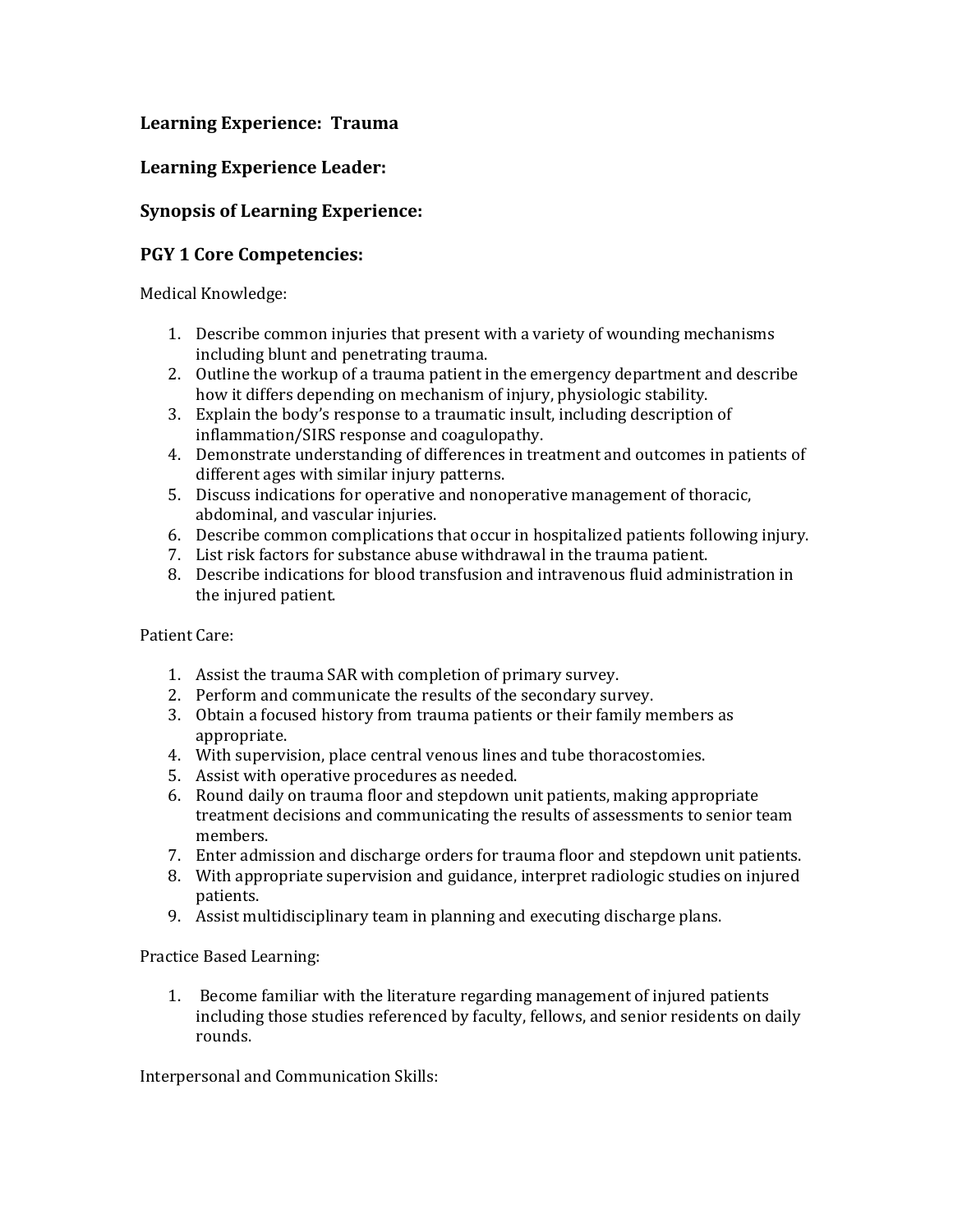- 1. Accurately communicate patient care information to all members of the patient care team.
- 2. Work in conjunction with case management personnel to establish a safe discharge plan.
- 3. Perform focused patient presentations on rounds with trauma faculty.
- 4. Become an active participant in medical student education and involve them in patient care as appropriate.

Professionalism:

- 1. Demonstrate a commitment to being a part of the trauma team by attending all trauma codes and delivering excellent patient care.
- 2. Attend daily multidisciplinary trauma rounds as well as Acute Care Surgery conference.

Systems-Based Practice:

1. Work as a team with multi-disciplinary trauma team to include (but not limited to) physicians, mid-level providers, students, nurses, respiratory therapists, pharmacists, physical, occupational, and speech therapists, case managers, and social workers to provide patient care and discuss treatment plans.

#### **PGY 4 Core Competencies:**

Medical Knowledge:

- 1. Describe and explain the mechanics/ballistics associated with various wounding agents.
- 2. Develop a detailed understanding of the pathophysiologic effects of blunt and penetrating trauma to include the effects of different degrees of shock and response to resuscitation.
- 3. Discuss the management of associated medical conditions seen in the trauma patient such as diabetes and chronic obstructive pulmonary disease.
- 4. List indications for operative intervention in the injured trauma patient for both blunt and penetrating injury to each anatomic region.
- 5. List indications for nonoperative management of injuries in the injured trauma patient for both blunt and penetrating injury to each anatomic region.
- 6. Describe how angioembolization can be used as an adjunct to management of the injured patient.
- 7. Explain trauma preventive measures, both medical and legal (eg., the use of helmets and seat belts).
- 8. Given an injured patient, detail how injury to one organ system affects the treatment of other injuries in that patient (e.g. the effect of traumatic brain injury on management of a splenic injury).
- 9. Explain the effect of prehospital management on trauma patient outcomes.
- 10. Detail the operative steps for common trauma operative interventions.
- 11. Describe the pathophysiology of burn and inhalation injury.
- 12. Explain management of commonly encountered postinjury complications.